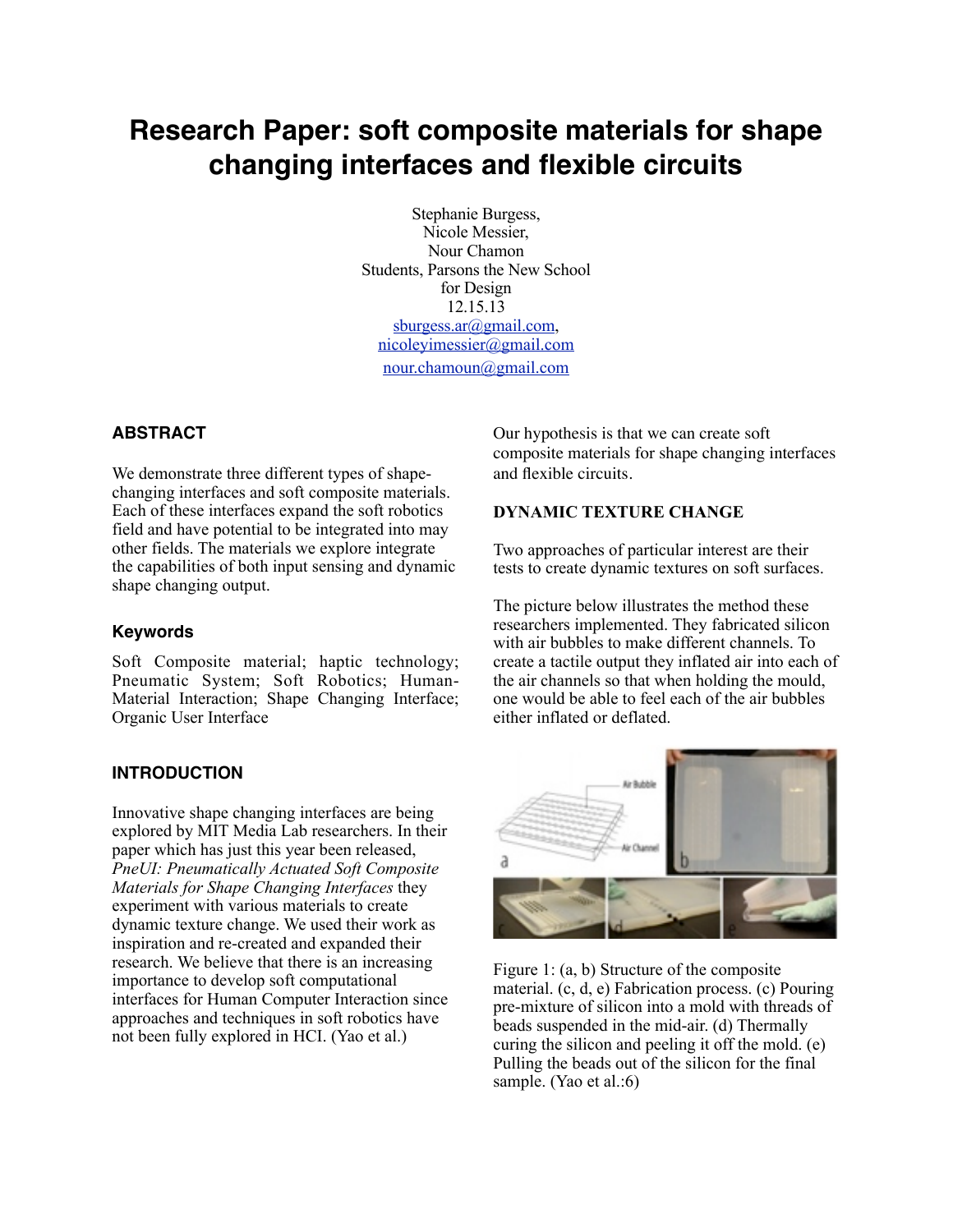The density, frequency and sequence of the texture can be altered by pumping and vacuuming the air into the separate columns at different times. (Yao et al. :6) Using this method, bigger air bags could be used, and bigger holes made, so that the scale of this application could work on both micro and macro levels.

Applications of this kind of technology could be to enhance gaming or mapping technologiesgiving you directional signals and speed, and also 3D modeling textures and patterns.

The second approach to create the dynamic texture was creating a composite material which utilized cut stretch fabric to create the texture. As the air pressure inside the surface increased, the texture was able to be seen on the surface of the silicone, from "global to local region" (Yao et al.: 6)



Figure 2: a) Structure of composite material. (b) Fabric constraints of deformation in local areas of surface.



Figure 3: As the air pressure increases the surfaces deform.



Figure 4: Different textures generated due to different cutting patterns.

## **Material Research**

We conducted experiments to test composite flexible surfaces with silicone reproducing the

second approach. Using a 12v air pump, we blew air into the air tight box and tested different fabrics and materials inside the silicon to create different textures and to test resistance of the conductive materials.

















Figure 5: Adoble Illustrator laser cut designs.

#### **Procedure:**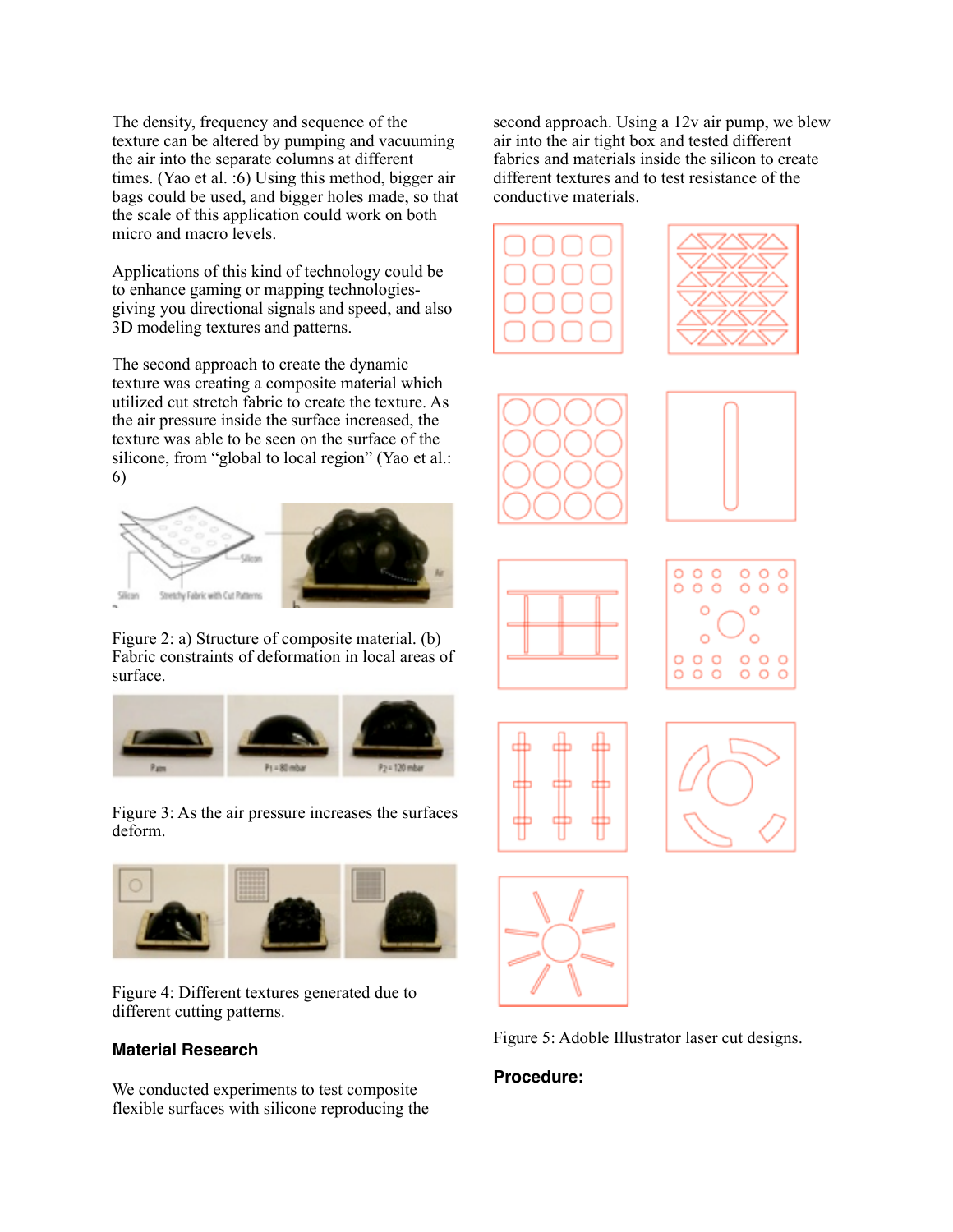- 1. Make an air tight box (approx. 3 x 3in.) with an empty space for the tubing from the air pump & a space on the top (approx.  $80\%$  of the center empty) which will be covered with the silicone mould.
- 2. Cut an extra flat square of plexiglass with 80% cut out of the middle so these can fit on the top of your box (we will be clamping this down on top of the silicon mould).
- 3. We suggest using Adobe Illustrator, a laser cutter and plexiglass to create your box.
- 4. You will also need to cut out patterns on the spandex or whichever material you choose, we used a laser cutter for this also.
- 5. Create or buy ready made moulds (approx.  $5x\overline{5}$  in.) you're going to use these pour in the silicon.
- 6. Create your silicone moulds by mixing the silicone (parts=1:1) with enough silicon to fill each of your moulds by approx. 3mm.
- 7. Place your fabric into the mould and pour in the silicon, make sure all parts of the mould are covered.
- 8. Leave to cure on a level surface.
- 9. Remove when cured and place onto your box.
- 10. Use clamps to keep the silicon in place underneath your extra square of plexiglass.
- 11. Turn on your air pump and watch your textured silicone come to life!



Figure 6: Creating the box.



Figure 7: Creating the box.



Figure 8: Creating the box.



Figure 10: Composite silicon experiments: conductive fabric.



Figure 11: Composite silicon experiments: nickel particle ink.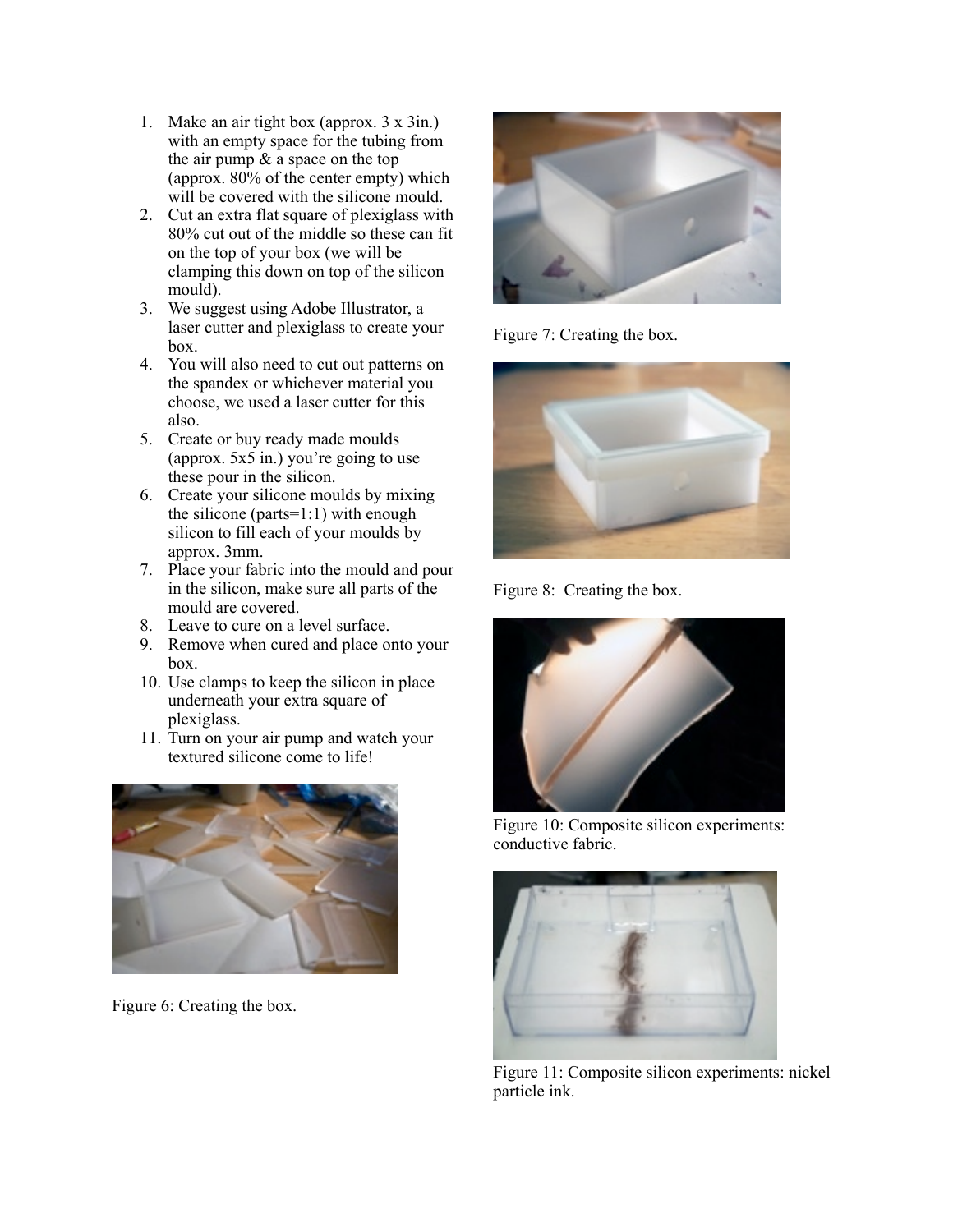

Figure 12: Composite silicon experiments: laser cut spandex.



Figure 13 & 14: Composite silicon experiments: Pneumatic textiles.

#### **Results**

The experiment was successful, we were able to use air to explore a number of different textures we had designed. We also discovered that experiments with the conductive fabric were unsuccessful since the silicone had penetrated the fabric so electricity could no longer pass through the material. Further information on this can be found below in "Sensing Through Silicon Structures".

## **Application/ Functionality**

These dynamic textures could be used as an output for a data stream, with the data controlling the input of the air. It could be used both for visual output and tactile output, for example for educational tools, interactive art, games, and so on.

#### **COMPOSITE SENSORS ON PAPER ENGINEERED STRUCTURES**

Compositing copper tape on linear-paper engineered structures, the change in length of a structure can be sensed and measured. The change in length of the structure can be caused by direct

human manipulation or another force factor. The building and measurement process for this methodology is outlined below:

- 1. Construct a 3D structure with distinct folds equidistance apart
- 2. Place rectangular electrodes made of copper tape horizontally along the side of the paper, equidistant apart
- 3. Connect the top electrode to a form of voltage output to pass a square wave of voltage
- 4. Connect the additional electrodes to Arduino digital pins set up as capacitive sensors
- 5. Connect the capacitive sensors to one small capacitor and large resistor each
- 6. Stimulate the top electrode with a square wave of voltage
- 7. Read induced capacitance on the other electrodes at time, T, after the rising and falling edges of the square wave
- 8. Average the measurements over 24 cycles and use these values to map a digital model of the physical model

As seen in Figure 1, as the distance between the electrodes decreases, the induced capacitance decreases towards zero.



Figure 15: Induced Capacitance Measurements on a Single Electrode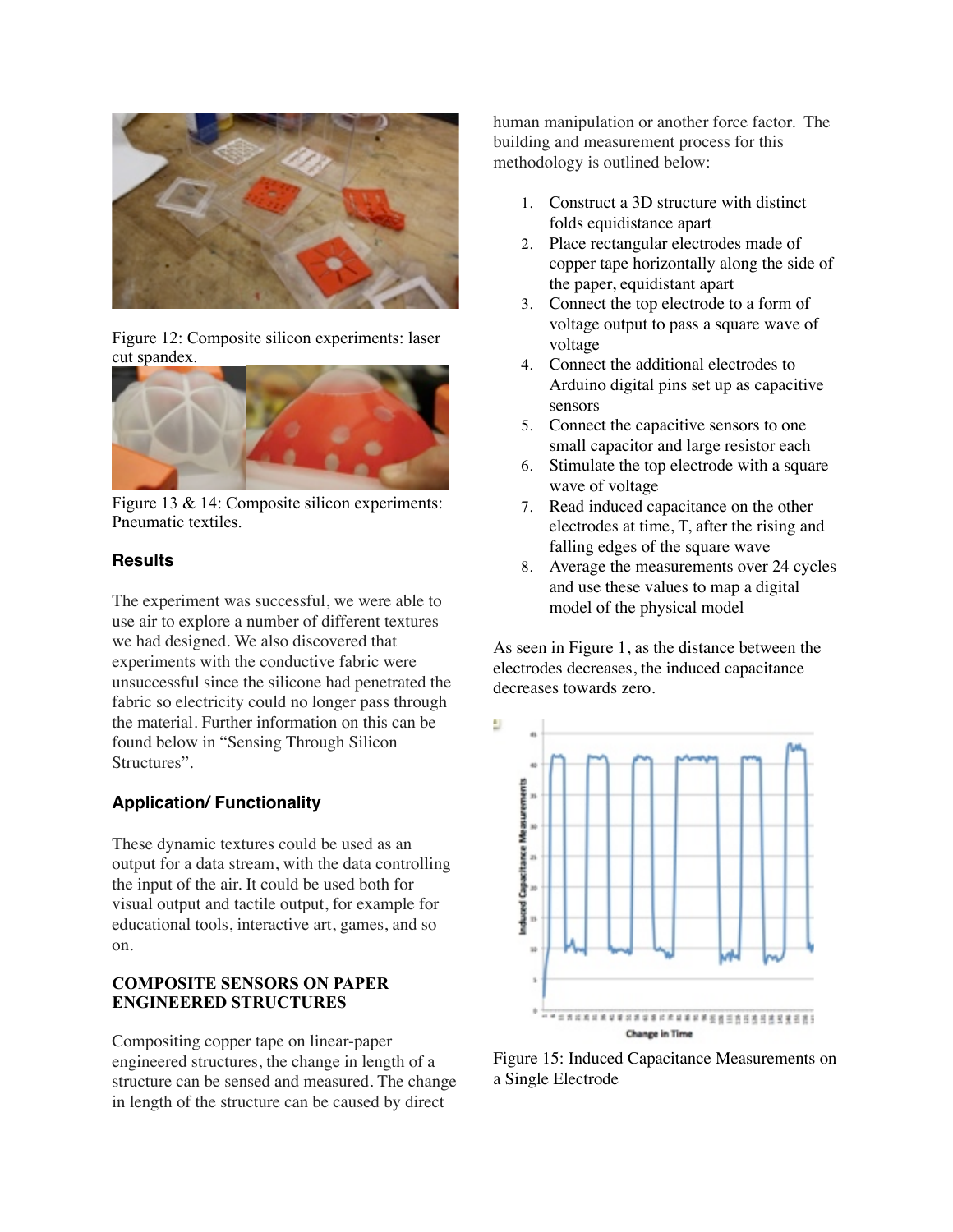In order to obtain this successful methodology, multiple experiments and iterations using paper engineered structures and copper tape were conducted. The data collected in these iterations were analyzed to formulate the above methodology, and key deductions from those iterations were utilized. Key deductions are as follows: i) To measure longer paper engineered structures, more electrodes are necessary and vise versa ii) As the number of electrodes increases, the induced voltage on the top electrode must increase for successful measurements iii) To stabilize the induced capacitance values being measured, a small capacitor should be placed in parallel to the resistor and digital pin used as the measurement pin. Figure 2 displays the set up.



Figure 16: 3D Physical Structure Composed of Composited Sensors & 2D Digital Representation

The horizontal stripes of copper tape on the folds represent electrodes. The top electrode is being stimulated with a square wave voltage, and the induced capacitance on the bottom capacitor is being measured continuously. In the background, the blue box is the 2D digital representation of the 3D physical box.

## **Application/ Functionality**

This tool bridges the physical and digital realms, and therefore, this methodology can be used as a digital modeling tool for physical structures. With such a basic functionality, this tool can be used in multi applications: learning tools, architectural modeling, games, tangible and interactive art, etc.

This methodology presents a computational composite material, and with such a short timeframe, the presented methodology is

successful. In the future, there is room for exploration and experimentation to utilize more complex 3D structures and expand upon the sensor material utilized. Additionally, with the appropriate equipment, stimulating all four sides of the physical structure in order to transform the 3D physical structure into a 3D digital structure should be explored.

## **SENSING THROUGH SILICONE STRUCTURES**

The aim of the series of experiments conducted was to collect data on how composite materials, such as silicone structures embedded with various sensors, can act as inputs.

## **Procedure:**

- 1. Make a mold and place one copper tape contact and conductive fabric strip inside.
- 2. Pour in silicone and allow it to cure.
- 3. Cut a hole in the silicone where the contact is placed and place the second contact on the other end, so when compressed, the two contacts act as a switch.
- 4. Connect the two ends of the contacts and conductive fabric to the Arduino digital pins using a 10 K resistor for each switch.
- 5. Press the buttons on each side and observe the 0 and 1 values on the serial monitor fluctuating.

## **Results:**

The switches were successful at sending data when pressed, but the conductive fabric wasn't sending data when stretched, as silicone is not the appropriate medium for it to be immersed in.



Figure 17: Silicone mold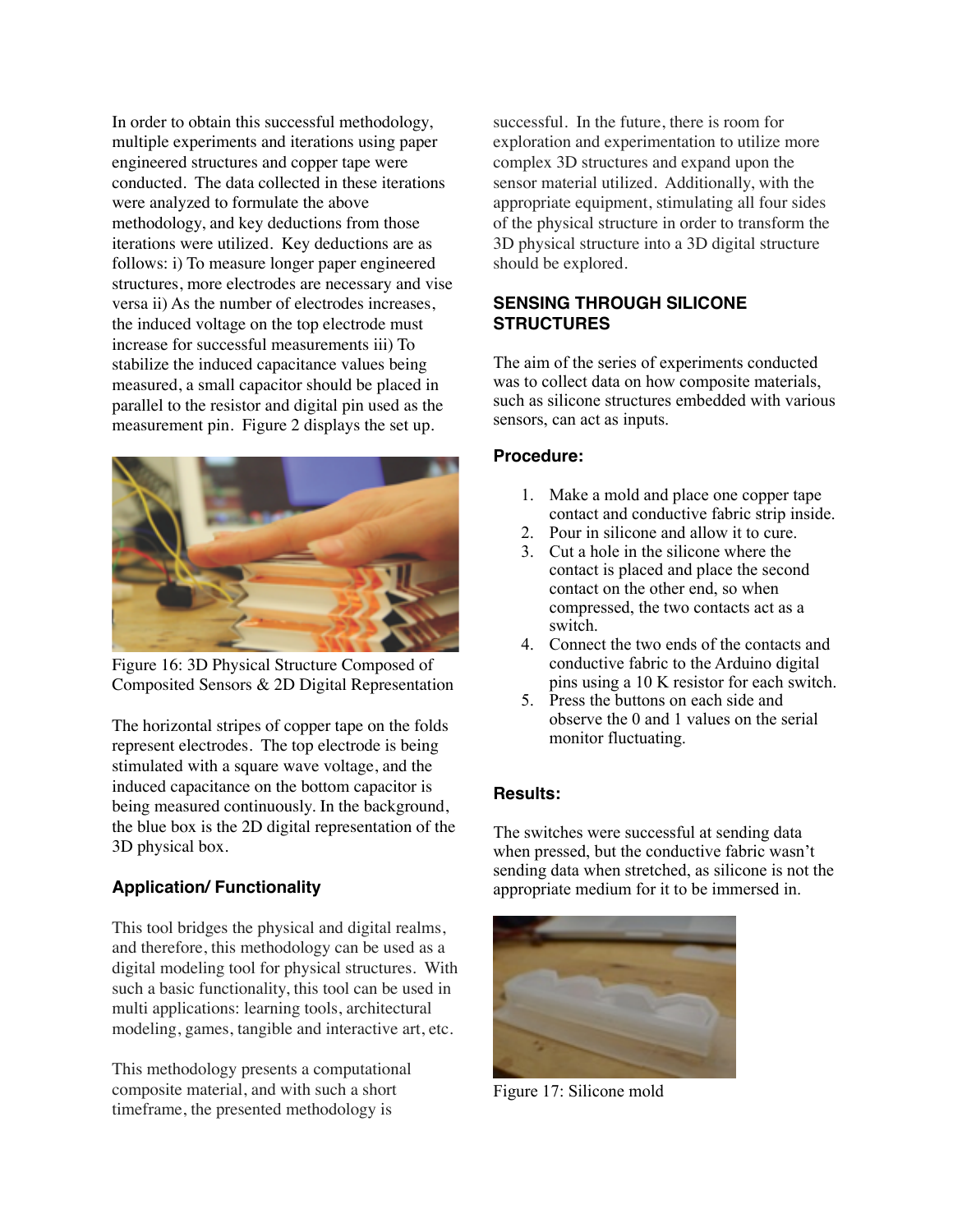

Figure 18: First silicone controller with copper tape switches embedded in it



Figure 19: Second silicone controller with copper tape switches outputting data to the web

## **Web Communication:**

The data collected from the buttons and the conductive fabric. The data is send through a wifi shield to a platform called Xively platform. Xively is a platform that acts as a middleman, receiving data from devices, like the Arduino, and produces an API for them to be used in websites as a method to parse data. This was a convenient way for wireless communication to the web. See Fig 4. To view data printed from the two button sensors onto Xively.



Figure 20: Data printed from the sensors to Xively

# **Applications:**

Molded silicone structures could be used as controllers that output to the web, as tangible interface, such as in games or as educational tools for modeling structures on screen.

# **CONCLUSION**

We have demonstrated three different types of shape-changing interfaces and soft composite materials. Each of these interfaces expand the soft robotics field and have potential to be integrated into may other fields. Our hypothesis of fusing sensing and actuation using soft composite materials has been proved correct and we propose that these materials be further experimented with for more specific uses in education, tangible interfaces, modelling 3d structures, architecture and art installations.

## **ACKNOWLEDGEMENTS**

We thank Aisen Chacin, our teacher at Parsons the New School for instructing and supporting our materials research.